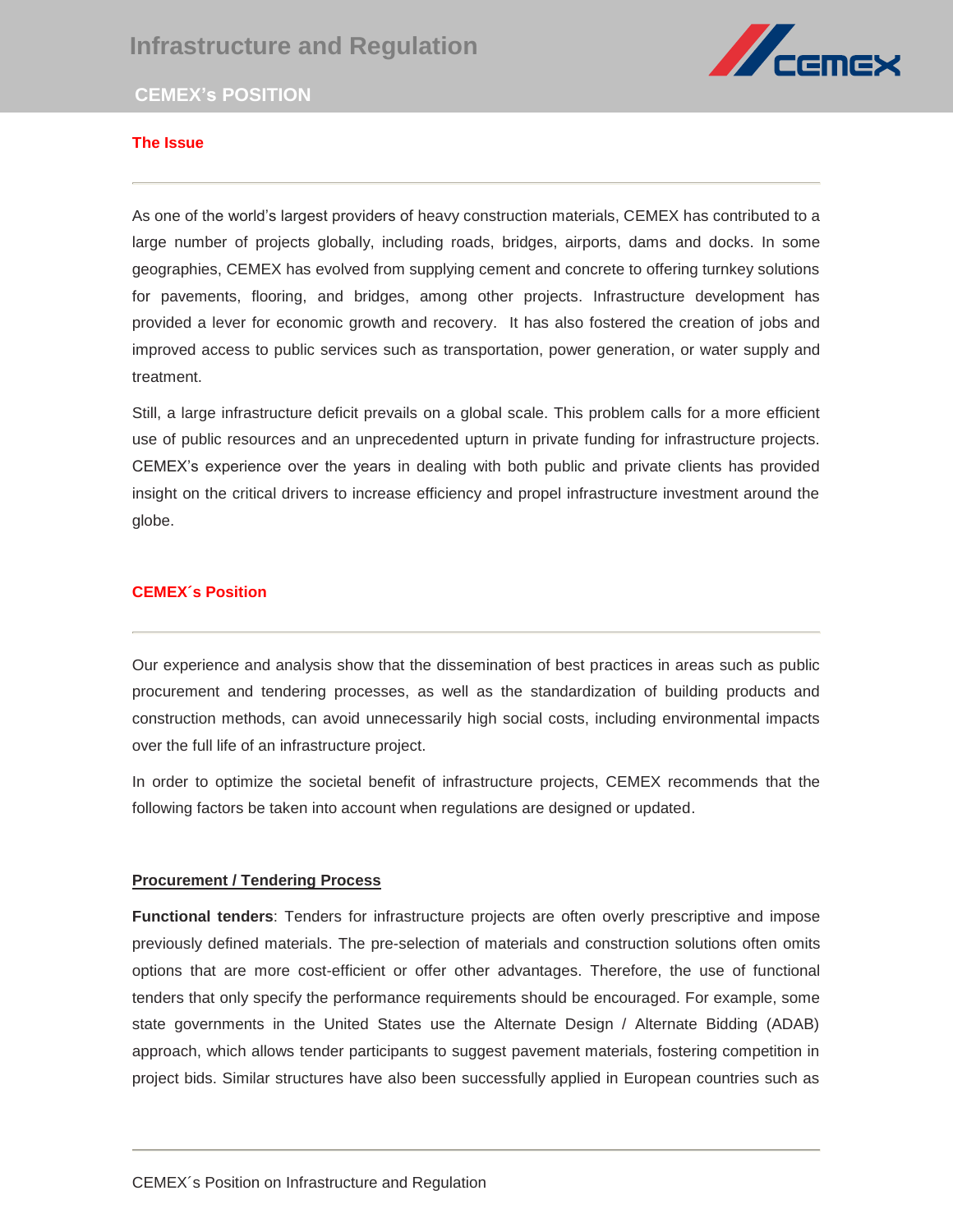Germany. This type of tender usually increases the bid pool, which has proven to result in lower bid prices to the contracting agency. It considers future expenditures, reduces risk of material price fluctuations, and can lead to innovative solutions and lower costs.

**Life-cycle costing**: Low upfront costs are the decisive factor for the selection of a winning project bid in many countries, but these short-term savings often come at considerable additional expense in the long run. Tools that systematically consider all costs over the full life cycle of an infrastructure project will help reduce overall costs. Indeed, their use should be mandatory to inform the process of material selection. Ideally, such an analysis will use a detailed forecast for future costs and other crucial parameters (e.g., reasonable growth rates for average daily traffic in the case of road projects).

**Integration of non-economic factors**: The focus on initial costs also often leads to suboptimal solutions in terms of environmental and social impacts. In some cases, even safety can be compromised. Ideally, these factors should be systematically integrated in the decision-making process. For instance, a life-cycle assessment can help compare the environmental impacts of different competing solutions over the full life cycle of an infrastructure project.

**Public-Private Partnerships (PPP):** Insufficient public funding is often a major barrier to the development of necessary infrastructure. Well-structured PPP projects can help overcome this barrier. Governments should provide the necessary conditions to facilitate investments in these types of projects. There is significant potential to expand the use of this instrument for the benefit of all stakeholders.

#### **Standards and Designs**

**Share successful new technologies**: If new solutions have proven their technical suitability, cost efficiency, and, often, environmental or other additional benefits, they should be disseminated as quickly as possible. CEMEX, therefore, welcomes efforts for increased international collaboration in the field of norms and standards.

**Improved pavement design**: In many countries, current pavement designs, as specified by relevant bodies, are overdesigned for their application, leading to significantly increased initial investments, but comparatively small savings in later maintenance cycles. The life-cycle cost of cement-based pavements could be significantly reduced by the application of available know-how.